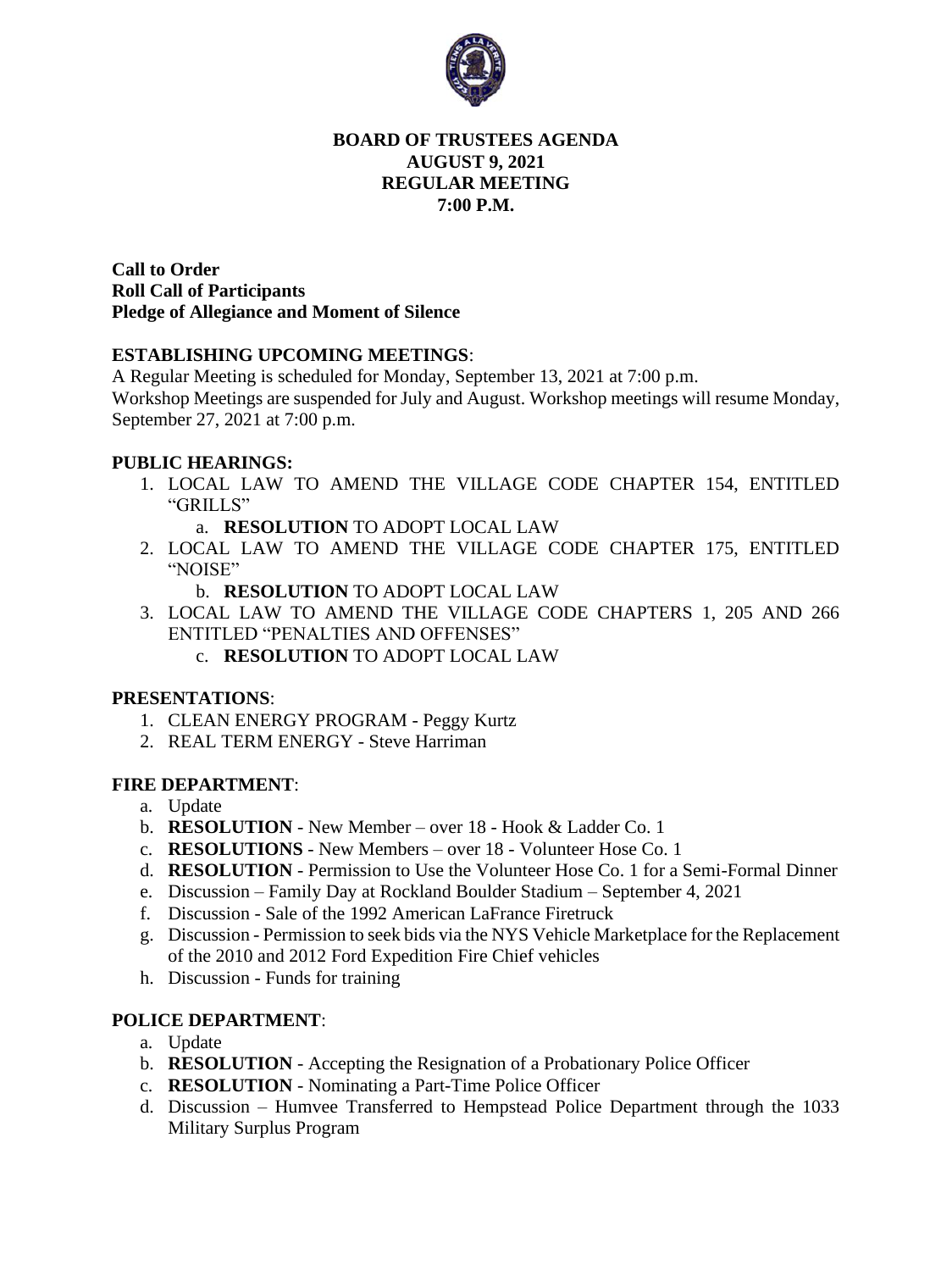# **CULTURE AND RECREATION**:

- a. Update
- b. **RESOLUTION** Appointment Lifeguard(s) at the Suffern Memorial Pool Summer 2021

### **GRANT PROGRAM**:

a. Update

## **PUBLIC PARTICIPATION: (limited to 4 minutes)**

### **DEPARTMENT OF PUBLIC WORKS**:

- a. Update
- b. **RESOLUTION** Authorization for Application for Payment No. 2 for Dewberry Engineers, for the Hardening of Water Treatment Plant and Backup Power for Critical Facilities Projects in the amount of \$20,154.50.
- c. **RESOLUTION** Authorization for Application for Payment No. 5 for Covino and Sons, for the Wayne Avenue Sidewalk Project in the amount of \$67,079.50.
- d. **RESOLUTION** Authorization for Application for Payment No. 1 for TM Brennan Services, Inc., for the WWTP Upgrade Project- Contract 1H in the amount of \$5,035.00.
- e. **RESOLUTION** Authorization for Application for Payment No. 1 for Coppola Services, Inc., for the WWTP Upgrade Project- Contract 1G in the amount of \$118,169.47.
- f. **RESOLUTION** Authorizing the Award of GOSR Project #NYCR 0256 Village of Suffern Backup Power for Critical Facilities to Hush Maintenance Corp., in the amount of \$369,000.00.
- g. **RESOLUTION** Appointment Maintenance Mechanic I Water/Sewer Position.

# **TREASURER**:

- a. Update
- b. **RESOLUTION** Authorizing Transfer of Unspent Project Funds from Project 2016-006 Sewer System Improvements to Sewer Fund
- c. **RESOLUTION** Authorizing Transfer of Unspent Project Funds from Capital Projects Fund to General Fund
- d. **RESOLUTION** Authorizing Transfer of Unspent Project Funds from Project 2016-007 Water System Improvements to Water Fund
- e. **RESOLUTION** Amending Capital Projects Fund and Sewer Fund Budgets
- f. **RESOLUTION** Authorizing Close of Various Capital Projects
- g. **RESOLUTION**  Authorizing Amending Budgets for Project 2018-001 and Sewer Fund
- h. **RESOLUTION** Amend 2021-2022 General Fund Budget for Comprehensive Plan **Services**
- i. **RESOLUTION** Authorize Treasurer to attend NYCOM 2021 Fall Training School
- j. **RESOLUTION** Authorize Bonds for Construction of Water System Improvements (GOSR)

# **ATTORNEY**:

a. Update